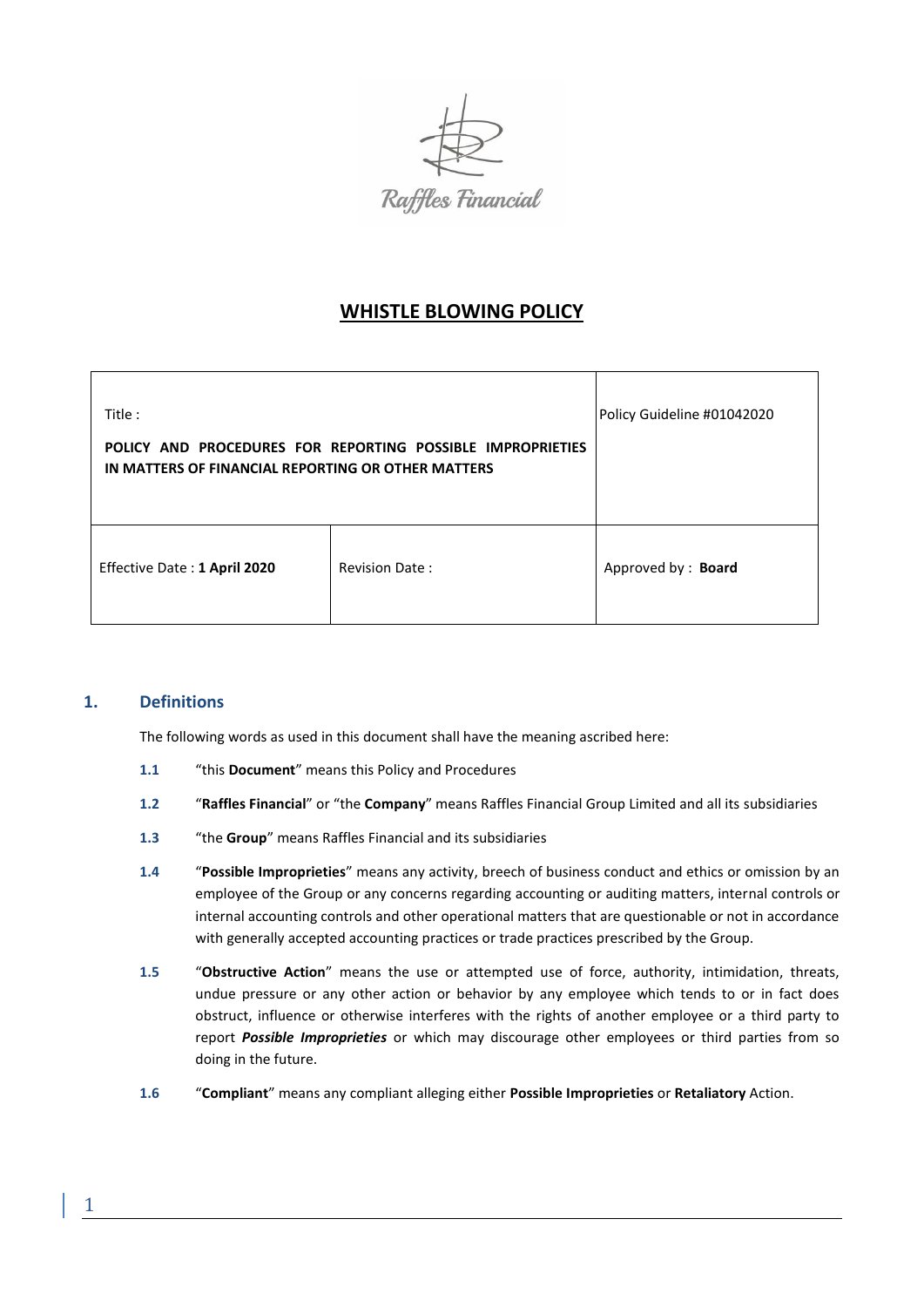

- **1.7** "**Retaliatory Action**" means the use or attempted use of force, authority, intimidation, threats, undue pressure of any sort or any other negative or other inappropriate action, by any employee or officer of the Group, against any person who has filed a Complaint.
- **1.8** "**Complaints Register**" means a register to record details of all Complaints lodged.
- **1.9** For purpose of good corporate governance, it is the policy of the Company that any employee of the Company shall be free, without fear of retaliation, to make known or raise concerns about actual or possible improprieties.

# **2. Scope**

**2.1** This policy applies to any wrongdoings, involving employees as well as consultants, vendors, contractors, and/or any other parties with a business relationship with the Company.

### **3. Policy**

### **3.1 General**

It is the desire and aim of the Company to develop, promote and maintain high standards of corporate governance within the Group. This policy aims to provide an avenue for employees and third parties to raise concerns about **Possible Improprieties** and **Obstructive Action** within the Group, which they become aware of and to provide reassurance that they will be protected from reprisals or victimization for whistle-blowing in good faith and without malice.

This policy is intended to cover serious concerns that could have an impact on the Company such as actions that:-

- May lead to incorrect financial reporting;
- Are unlawful;
- Are not in line with a legal obligation or a policy of the Group;
- May pose dangers to the health and safety of any individual;
- May damage or cause potential damage to the environment;
- Amount to professional or ethical malpractices;
- May pose serious breach of fundamental internal controls;
- Otherwise amount to serious improper conduct; or
- Deliberately conceal information tending to show any of the above.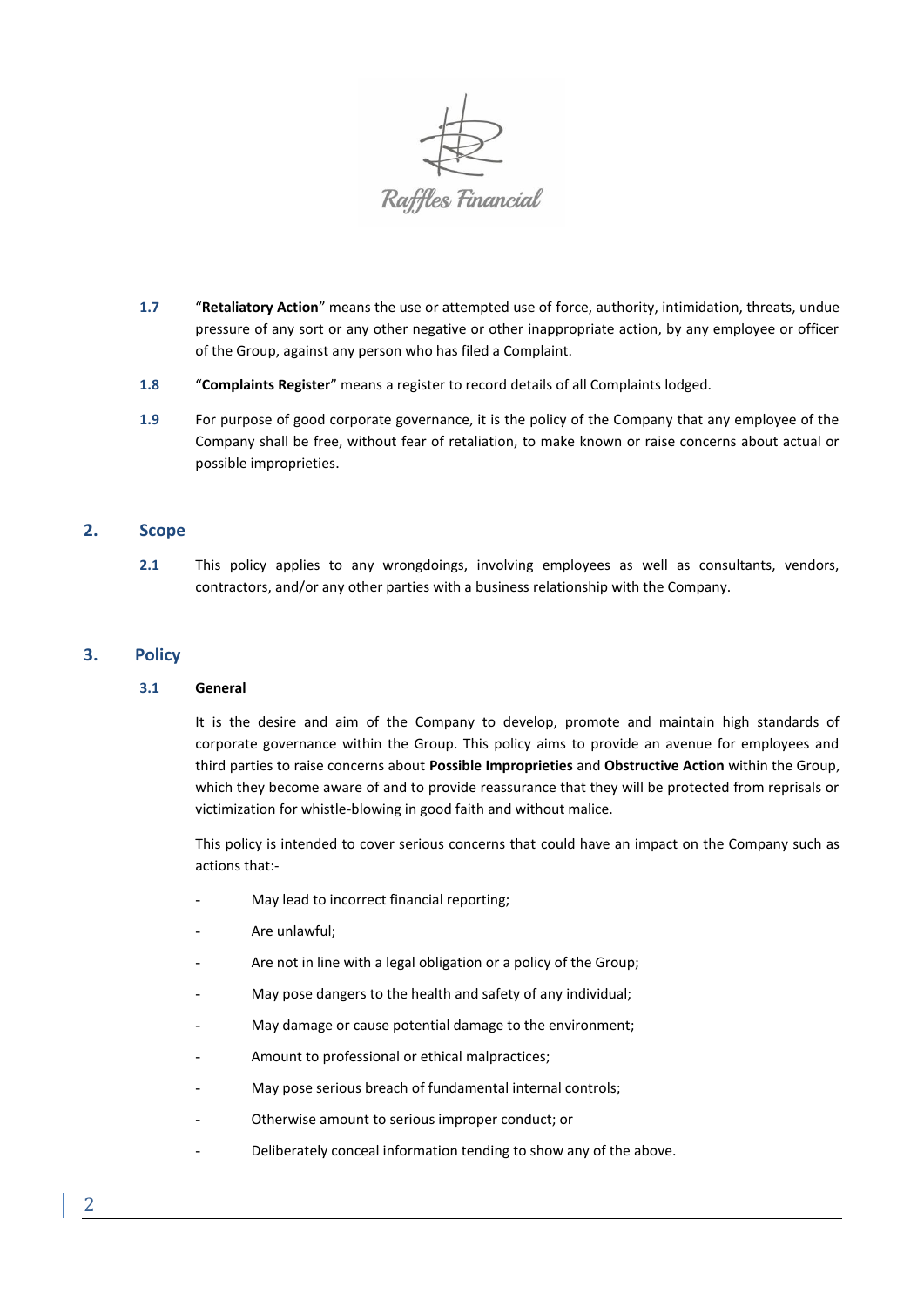

The above list is not exhaustive.

In pursuit of this objective, the Company adopts as its best practices the Code of Corporate Governance 2018 issued by the Council on Corporate Disclosure and Governance ("CCDG"), as may from time to time be amended.

### **3.2 Reporting of Possible improprieties**

Raffles Financial believes that it is in the best interest of the Group to promote an environment conducive for employees and third parties, in confidence, to raise or report genuine concerns about **Possible Improprieties** in matters of financial reporting or other matters (please refer to item 1.4) they may encounter, without fear of **Retaliatory Action**.

### **3.3 Authority to receive Complaints**

It is hereby determined for the purposes of the Group, all Complaints shall be reported to the internal auditors ("Internal Auditors") and the Audit Committee ("AC") of the Company either in person or in writing.

The contact details of the IA and AC will be given by the Corporate Affairs Head.

### **3.4 Right to file Compliant**

Every employee and third party shall have unfettered right to file a Complaint and shall not be restricted in the exercise of such right.

### **3.5 Prohibition of Obstructive Action**

The Company objects to and does not tolerate nor condone any Obstructive Action being taken against any other employee or person who wishes or intends to, or who is in the process of filing a Complaint, and may institute disciplinary action or assist the said employee or person in taking a legal action, as it deems appropriate, against any employee or person found to have taken such Obstructive Action.

### **3.6 Prohibition of Retaliatory Action**

The Company objects to and does not tolerate nor condone any Retaliatory Action taken against any employees or person who has filed a complaint alleging Possible Improprieties and may institute disciplinary action or assist the said employee or person, against any employee or person found to have taken such Retaliatory Action.

Any Complaint alleging Retaliatory Action shall be received, reviewed and investigated by the Company in the same manner as any complaint alleging Possible Improprieties.

The above shall not preclude any administrative, disciplinary and/or other action being taken against any person who has committed or abetted the commission of possible impropriety which is the subject matter of the Complaint notwithstanding that the person is the complainant or a witness in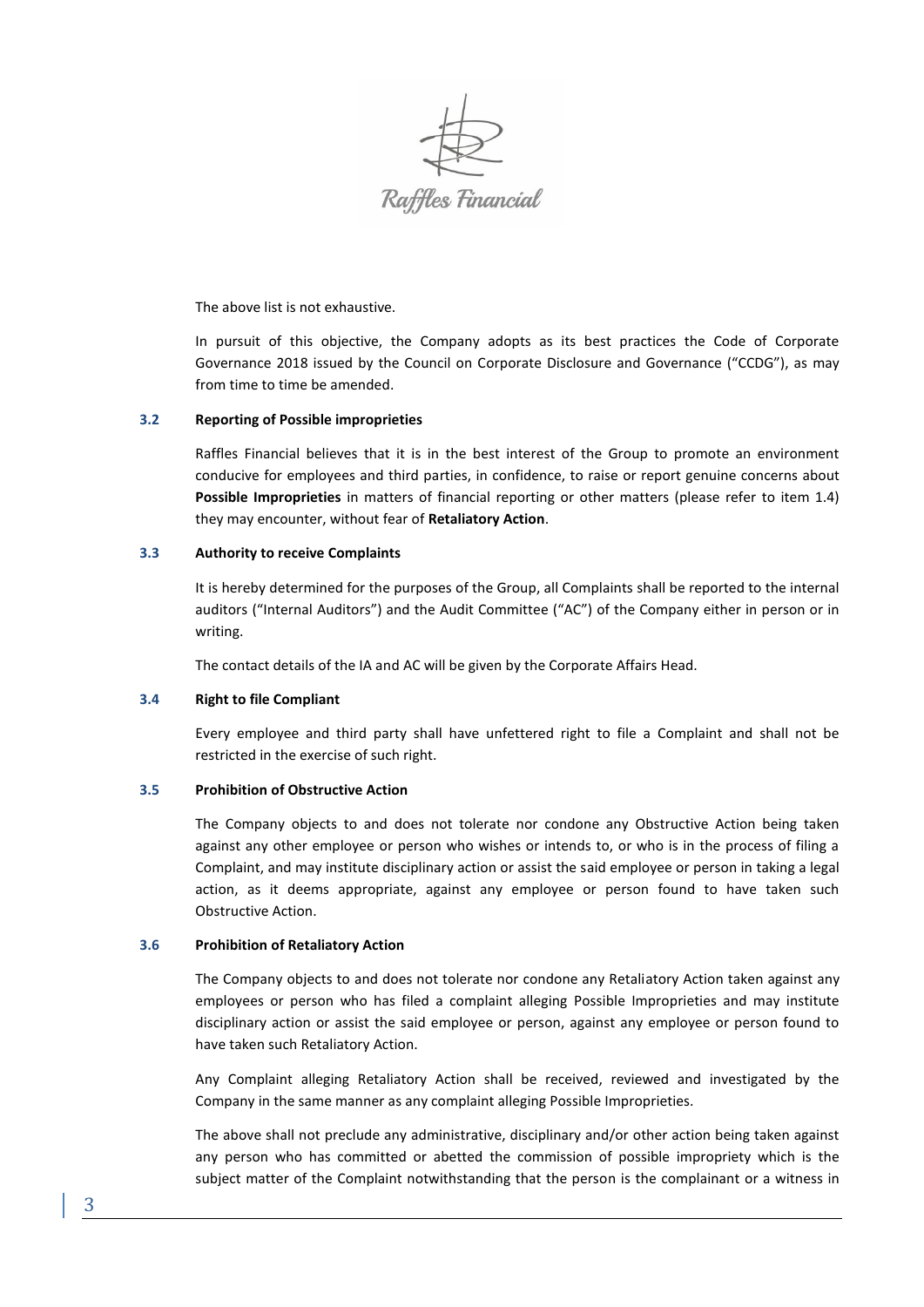

the investigation though the AC would take into account the fact that he/she has cooperated by filing the Complaint or provided information or documents as a witness.

# **4. Procedures**

### **4.1 Procedures for handling Complaints**

The procedures for the receipt, retention and treatment of a Complaint are set out below and shall be fully complied with.

### **4.2 Submission of Complaint**

Every Complaint shall be in person or in writing and shall be lodged directly to the IA and/or and the Secretary of the AC. The Secretary of the AC would then forward the complaint to the AC Chairman who shall convene a special AC meeting to decide if an investigation should be carried out. The IA and AC shall provide the other party with a copy of the Complaint if the other party does not receive the same. The Complainant must provide his particulars as follows:

- (a) Name
- (b) Department / Company
- (c) Contact Number and Email address, if available.

The Complaint would not be attended to if the above-mentioned particulars are not stated. This policy requires employees or third parties to put their names to allegations because appropriate follow-up questions are investigations may not be possible unless the source of the information is identified.

# **4.3 Confidentiality of Identity**

Every effort will be made to protect the complainant's identity. The identity of the complainant shall be confidential save where:

- **4.3.1** the identity of the complainant, in the opinion of the Audit Committee, is material to any investigation.
- **4.3.2** it is required by law, or by the order or directive of a court of law, regulatory body or by the stock exchange or such other body that has the jurisdiction and authority of the law to require such identity to be revealed.
- **4.3.3** the AC with the concurrence of the Board of Directors opined that it would be in the best interests of the Group to disclose the identity.
- **4.3.4** it is determined that the Complaint was frivolous, in bad faith, or in abuse of these policies and procedures and lodged with malicious or mischievous intent.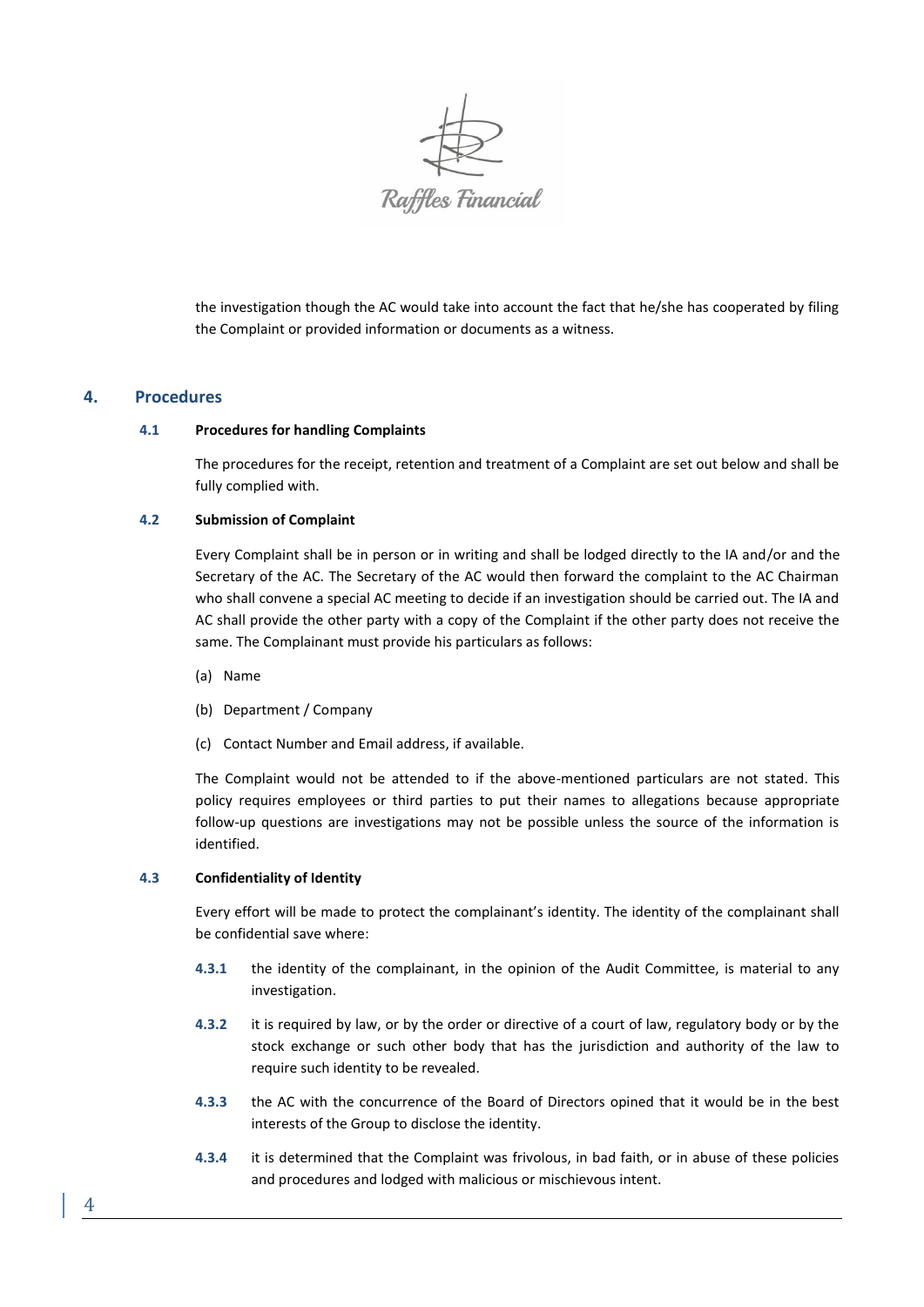

### **4.3.5** the identity of such employee is already public knowledge

### **4.4 Registration of Complaints**

The AC shall maintain or caused to be maintained a Complaints Register for the purposes of recording all Complaints received, the date of such Complaint and nature of such complaint.

The AC shall approve making the Complaints Register available for inspection upon any request by investigating authorities.

#### **4.5 Dissemination of Documents**

The Corporate Affairs Head shall make available to all employees and third parties a copy of this Document including the latest update of the contact details of the AC or email address.

### **4.6 Determination by Audit Committee**

Upon receipt of any Complaint, the AC may:

- **4.6.1** conduct its own investigation or review;
- **4.6.2** instruct the Internal Audit to conduct further investigations or review;
- **4.6.3** instruct the relevant management to take such remedial action as it deems appropriate;
- **4.6.4** engage such third parties as the AC may determine, to take remedial to commence or conduct further investigations or review, as deem appropriate;
- **4.6.5** report the matter to the authorities if there is reason to believe that a crime has been committed; and/or
- **4.6.6** take any other action as AC may determine in the best interest of the Group.

#### **4.7 Review and Investigation of Complaint**

Upon receipt of any Complaint, the AC shall:

- **4.7.1** review and investigate the Complaint;
- **4.7.2** inform complainant of the likely timeline for a final response;
- **4.7.3** recommend any remedial or legal action to be taken, where necessary; and
- **4.7.4** notify complainant of actions taken or reason(s) should it be decided that no action is to be taken.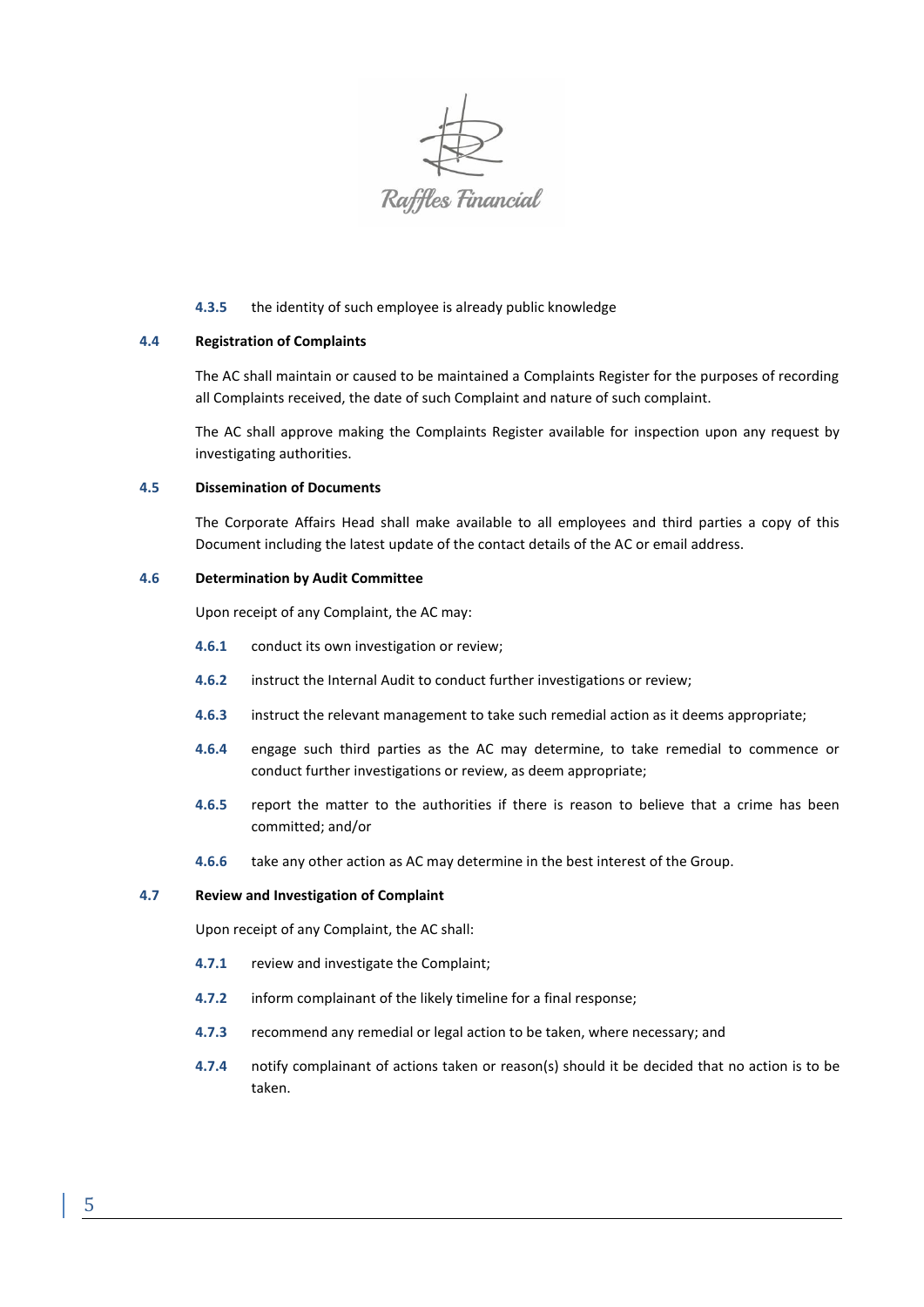

#### **4.8 Channel of submission**

- 4.8.1 All complaints will be attention to the AC Chairman by mail to the Company's registered address or by email to the Corporate Affairs Head for collation. The AC Chairman shall review and forward them promptly to the Audit Committee.
- 4.8.2 A summary report shall be submitted to the AC for their review on a quarterly basis.
- 4.8.3 Channel of submission shall be published on the Company's website (as annexed)

# **5. Frivolous or Malicious Complaints**

Any person who files a Complaint which is frivolous, in bad faith, in abuse of these policies and procedures, with malicious or mischievous intent will not be protected by this Document and may be subject to administrative and/or disciplinary action including but not limited to the termination of employment or other contract, as the case may be.

### **6. Consistency with Laws and Regulations**

This Document shall be read in conjunction with any laws, regulations, rules, directives or guidelines that the stock exchanges, the Companies Act and/or Securities and Future Act ("SFA") may from time to time prescribe or issue on the receipt, retention and/or treatment of complaints regarding accounting, international accounting controls or auditing matters or any matters governed by this policy.

In the event that any policy or procedure herein is inconsistent or in conflict with the laws, regulations, rules, directives or guidelines, the Companies Act and/or SFA or any part thereof, the laws, regulations, rules, directives or guidelines as prescribed by the stock exchanges, companies Act and/or SFA shall prevail to the extent of such inconsistency or conflict.

# **7. Maintaining this Policy**

The AC has the responsibility for ensuring the maintenance, regular review and updating of this policy. Revisions, amendments and alterations to this policy can only be implemented via approval by the AC and the Board of Directors. Changes will be notified in writing to the employees when they occur.